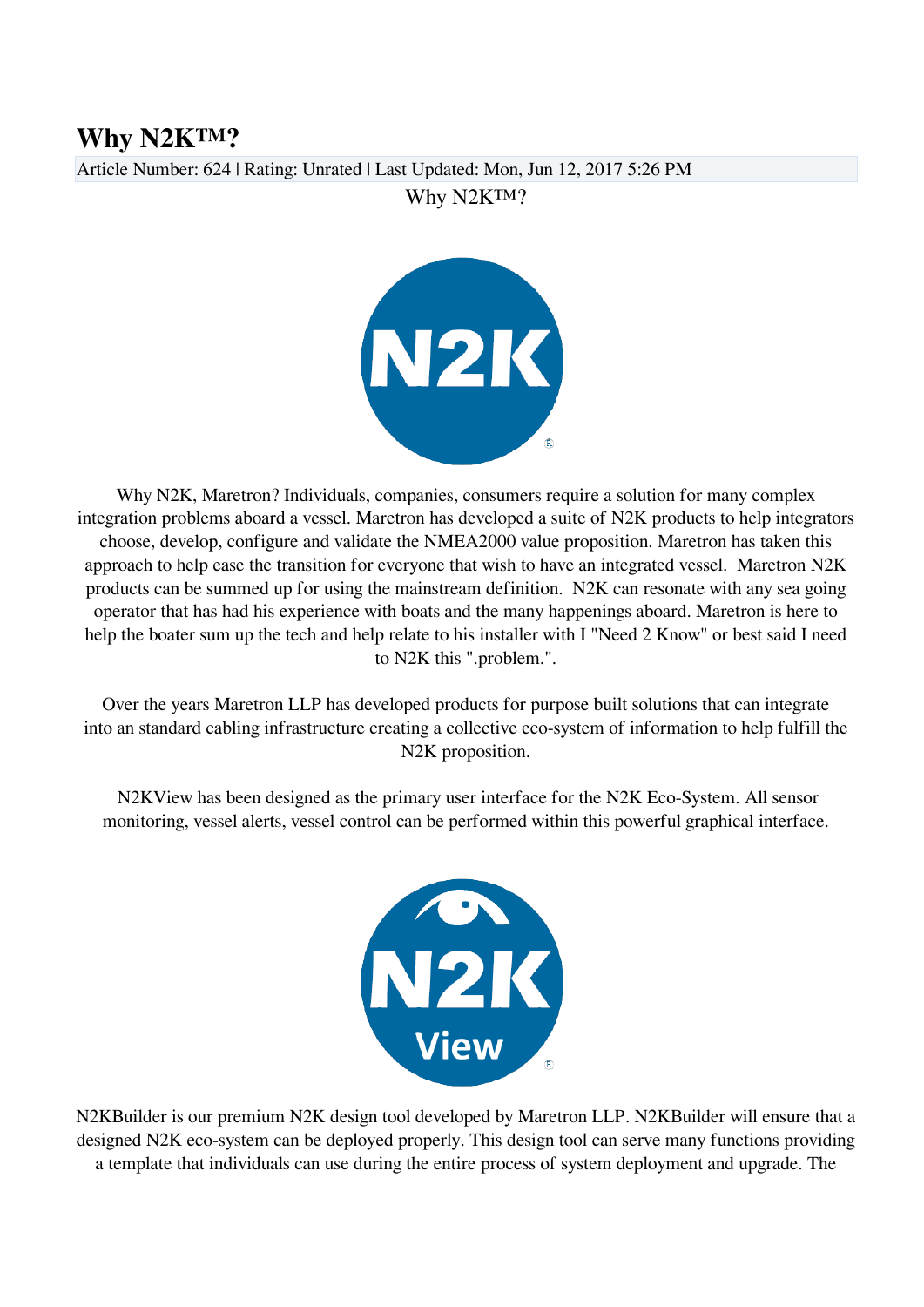program helps users, project managers, installers alike. the product is free for download from the Maretron website.



N2KAnalyzer provides a highly technical N2K™ solution that helps ensure the N2K-Ecosystem communication is operating within the intended design.



N2KExtractor, Maretron's most advanced software offers delivery of stored data. The embodiment of the N2K™ term. The program enables user's who record the N2K data by way of the VDR100 to closely examine all parameters captured and stored from the N2K-Ecosystem.